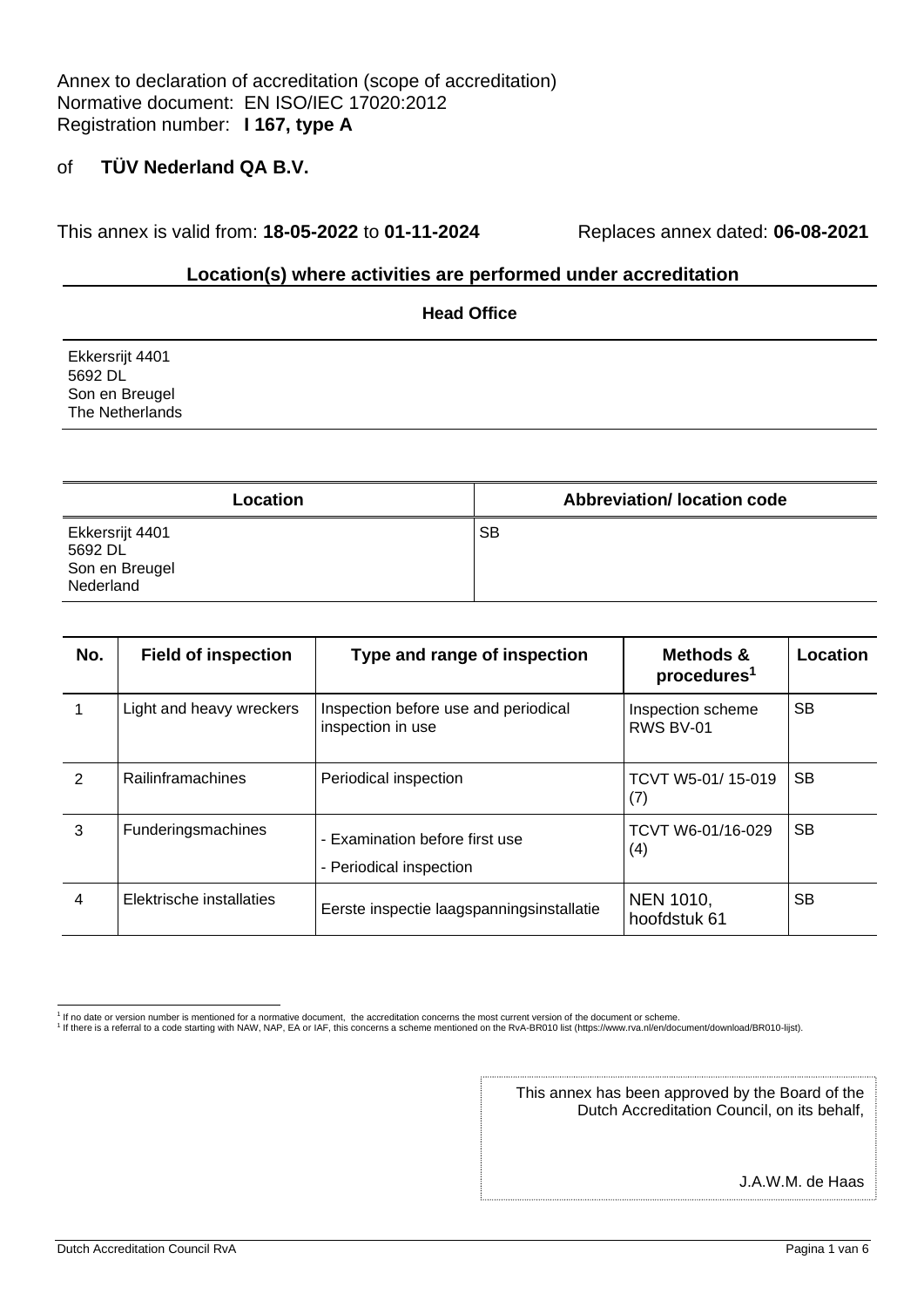This annex is valid from: **18-05-2022** to **01-11-2024** Replaces annex dated: **06-08-2021**

| No. | <b>Field of inspection</b> | Type and range of inspection                        | Methods &<br>procedures <sup>1</sup> | Location  |
|-----|----------------------------|-----------------------------------------------------|--------------------------------------|-----------|
| 5   | Elektrische installaties   | inspectie<br>Periodieke<br>laagspanningsinstallatie | NEN 3140,<br>bepaling 5.101          | <b>SB</b> |
| 6   | Elektrische installaties   | inspectie<br>Periodieke<br>laagspanningsinstallatie | NEN 1010,<br>hoofdstuk 62            | <b>SB</b> |
|     | Elektrische installaties   | Inspectie tijdelijke laagspanningsinstallatie       | NEN 1010,<br>hoofdstuk 704           | <b>SB</b> |

| Domain play-, sport- and attraction playground equipment |  |
|----------------------------------------------------------|--|
|----------------------------------------------------------|--|

| 8 | Playground<br>equipment<br>Water slides<br>Swimming pool<br>equipment<br>Rope courses<br>Inflatable play<br>equipment<br>Artificial climbing<br>structures<br>Skate parks<br>Free access multi-<br>sports equipment | Design review<br>Type testing<br>Inspection during production and<br>installation<br>Inspection before use (operational<br>inspection)<br>In-service inspection (annual inspection) | In accordance with<br>EN 1069, EN1176,<br>EN 13451, EN 14960,<br>EN 12572, EN 14974,<br>EN 15312, EN 15567<br>- HSG 175<br>"Fairgrounds and<br>amusement parks -<br>Guidance on<br>safe practice",<br>ADIPS "Amusement<br>Device Inspection<br>Procedures Scheme",<br>England | <b>SB</b> |
|---|---------------------------------------------------------------------------------------------------------------------------------------------------------------------------------------------------------------------|-------------------------------------------------------------------------------------------------------------------------------------------------------------------------------------|-------------------------------------------------------------------------------------------------------------------------------------------------------------------------------------------------------------------------------------------------------------------------------|-----------|
| 9 | Amusement rides and<br>amusement devices                                                                                                                                                                            | Design review<br>Type testing<br>Inspection during production and<br>installation<br>Inspection before use (operational<br>inspection)                                              | In accordance with<br>13814<br>- HSG 175<br>"Fairgrounds and<br>amusement parks -<br>Guidance on<br>safe practice",                                                                                                                                                           | <b>SB</b> |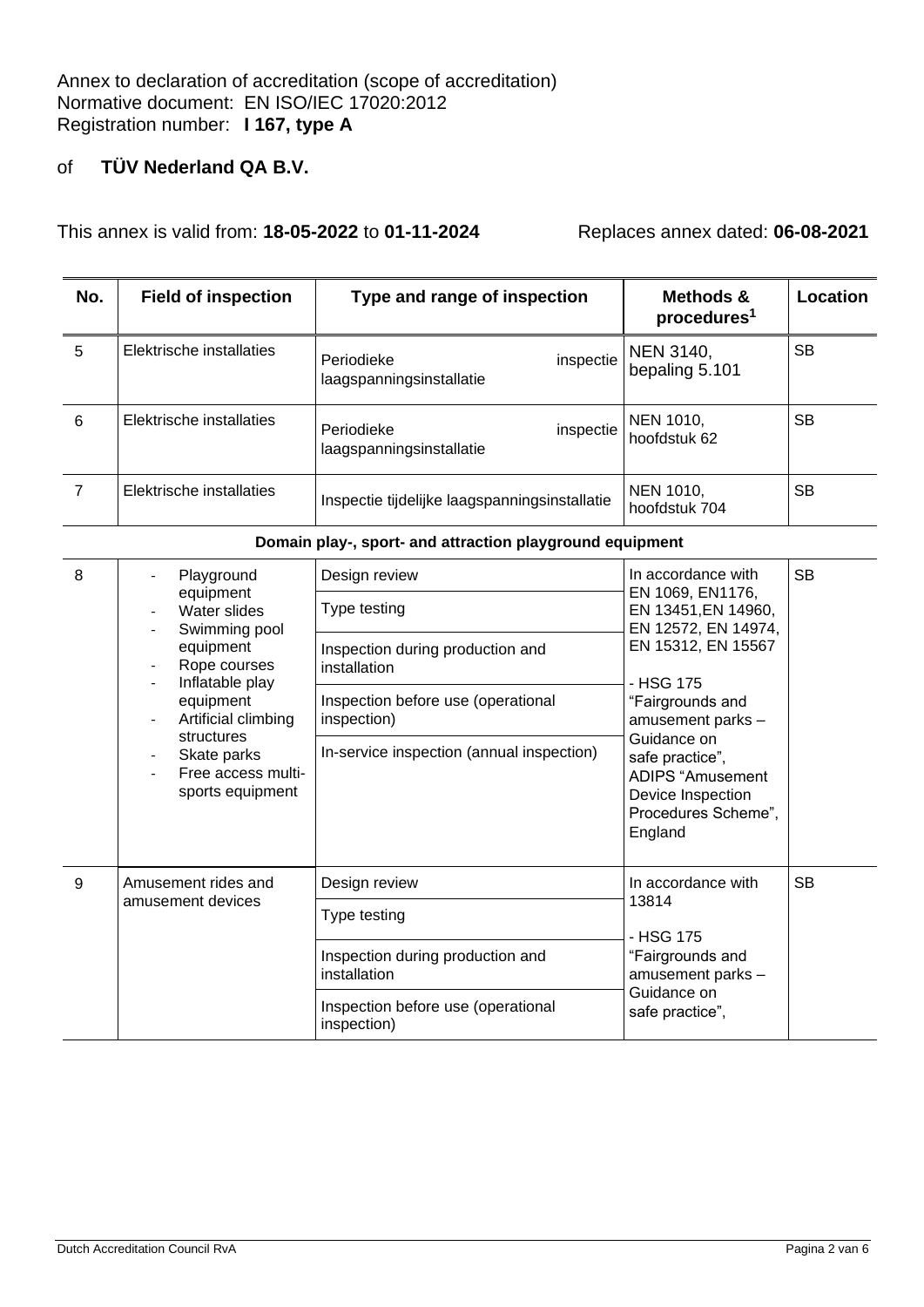Annex to declaration of accreditation (scope of accreditation) Normative document: EN ISO/IEC 17020:2012 Registration number: **I 167, type A**

#### of **TÜV Nederland QA B.V.**

This annex is valid from: **18-05-2022** to **01-11-2024** Replaces annex dated: **06-08-2021**

| No. | <b>Field of inspection</b> | Type and range of inspection              | <b>Methods &amp;</b><br>procedures <sup>1</sup>                                                                                                                                                    | Location |
|-----|----------------------------|-------------------------------------------|----------------------------------------------------------------------------------------------------------------------------------------------------------------------------------------------------|----------|
|     |                            | In-service inspection (annual inspection) | ADIPS "Amusement<br>Device Inspection<br>Procedures Scheme",<br>Engeland<br>- Statutory order 502,<br>Denmark<br>- Loi 2008-136,<br>Décret 2008-1458,<br>Arrêté's (26-01 & 12-<br>03-2009), France |          |

| <b>Product / Product</b><br>Group | Type and range of inspection                                                                           | Methods &<br>procedures | Location |
|-----------------------------------|--------------------------------------------------------------------------------------------------------|-------------------------|----------|
|                                   | Warenwetbesluit liften 2016                                                                            |                         |          |
|                                   | Keuring van liften in de gebruiksfase                                                                  |                         |          |
|                                   | De accreditatie voor onderstaande activiteiten is geschikt voor aanwijzing                             |                         |          |
|                                   | Onderstaande activiteiten worden uitgevoerd conform Schema voor de conformiteitsbeoordeling van liften |                         |          |

*Onderstaande activiteiten worden uitgevoerd conform Schema voor de conformiteitsbeoordeling van liften in de gebruiksfase 2018 versie 7 (NAP-0227)*

| Liften | Keuring van liften na de eerste ingebruikneming<br>(periodieke keuring)        | Artikel 18<br>Warenwetbesluit liften<br>2016 | <b>SB</b> |
|--------|--------------------------------------------------------------------------------|----------------------------------------------|-----------|
|        | Keuring van liften die worden gebruikt tijdens de<br>bouwfase van een bouwwerk | Artikel 18<br>Warenwetbesluit liften<br>2016 | SВ        |
|        | Keuring van liften vóór de ingebruikneming na elke<br>reparatie of wijziging   | Artikel 18<br>Warenwetbesluit liften<br>2016 | SВ        |

**Warenwetbesluit machines – warenwetregeling machines Keuring van machines in de gebruiksfase**

*De accreditatie voor onderstaande activiteiten is geschikt voor aanwijzing*

*Onderstaande activiteiten worden uitgevoerd conform het Keuringsschema voor het periodiek keuren van* 

| hijskranen TCVT W03-01 (NAP-0222) |  |
|-----------------------------------|--|
|-----------------------------------|--|

| Mobiele kraan:                                                                 | Keuring na eerste ingebruikneming (periodieke<br>keuring) | Artikel 6d, 6e, 6ea, 6f SB<br>Warenwetbesluit         |  |
|--------------------------------------------------------------------------------|-----------------------------------------------------------|-------------------------------------------------------|--|
| hijskranen voor haakbedrijf<br>op rupsen of banden<br>alsmede een torenvormige |                                                           | I machines, Artikel 2<br>Warenwetregeling<br>machines |  |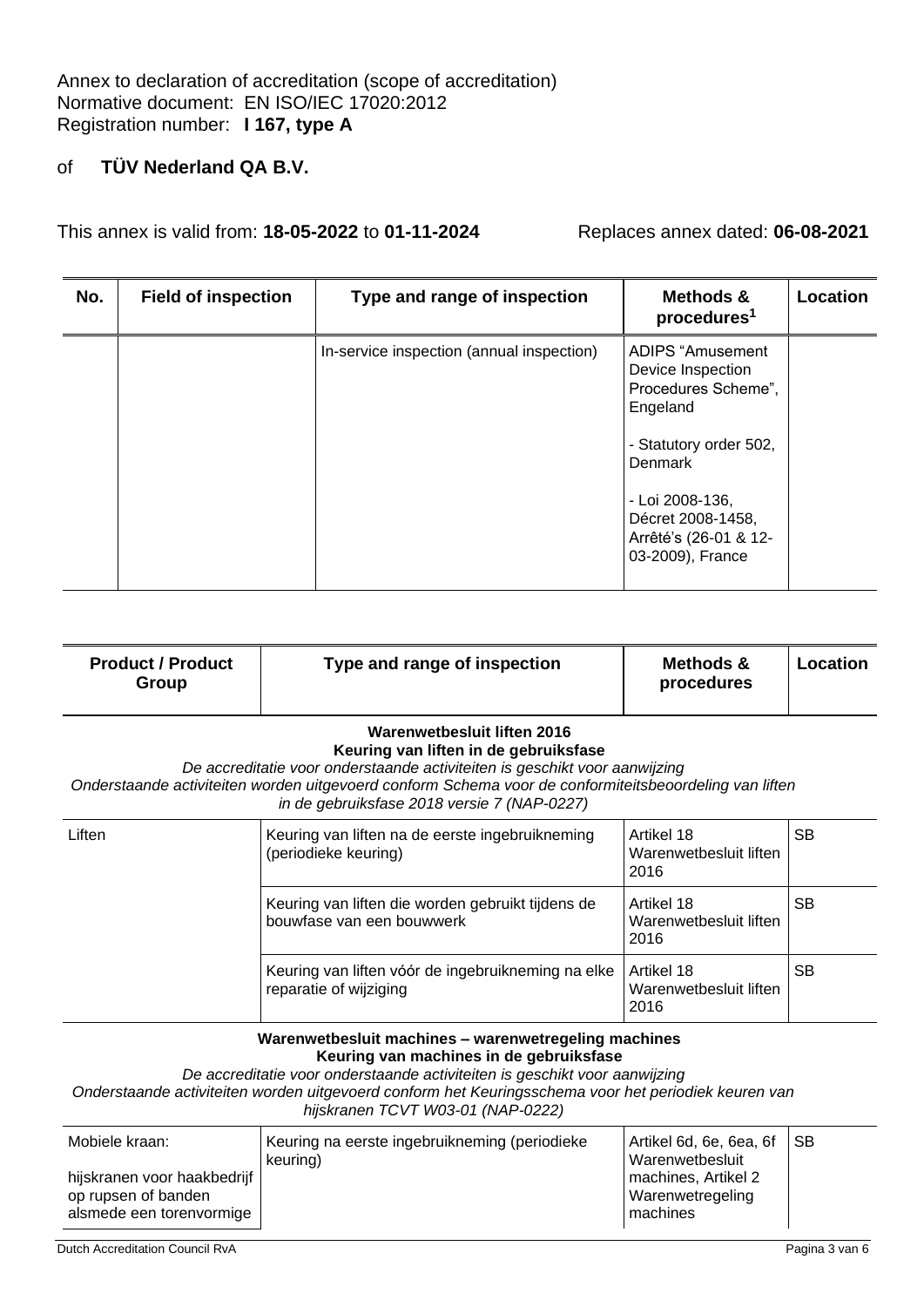This annex is valid from: **18-05-2022** to **01-11-2024** Replaces annex dated: **06-08-2021**

| <b>Product / Product</b><br>Group                                                                                                                                                                                                                                                                               | Type and range of inspection                              | Methods &<br>procedures                                                                           | <b>Location</b> |
|-----------------------------------------------------------------------------------------------------------------------------------------------------------------------------------------------------------------------------------------------------------------------------------------------------------------|-----------------------------------------------------------|---------------------------------------------------------------------------------------------------|-----------------|
| hijskranen voor haakbedrijf<br>op rupsen of banden met<br>een bedrijfslastmoment<br>van tenminste 10<br>tonmeter, met uitzondering<br>van:<br>a. op een voertuig<br>bevestigde laadkranen die<br>uitsluitend bestemd zijn of<br>worden gebruikt voor het<br>laden en lossen van de<br>laadbak van het voertuig; |                                                           |                                                                                                   |                 |
| b. grondverzetmachines<br>die ontgravingen maken<br>en daarop aansluitend<br>leidingwerk in die<br>ontgravingen leggen of ten<br>behoeve van het uitvoeren<br>van grondverzet-<br>werkzaamheden<br>ondersteuningsschotten<br>plaatsen                                                                           |                                                           |                                                                                                   |                 |
| Torenkraan:<br>torenvormige hijskranen,<br>die vast zijn opgesteld of<br>die verrijdbaar zijn op rails,<br>met een<br>bedrijfslastmoment van ten<br>minste 10 tonmeter                                                                                                                                          | Keuring na eerste ingebruikneming (periodieke<br>keuring) | Artikel 6d, 6e, 6ea, 6f<br>Warenwetbesluit<br>machines, Artikel 2<br>Warenwetregeling<br>machines |                 |

**Warenwetbesluit machines – warenwetregeling machines Keuring van machines in de gebruiksfase**

*De accreditatie voor onderstaande activiteiten is geschikt voor aanwijzing Onderstaande activiteiten worden uitgevoerd conform het Keuringsschema voor het keuren van hijs- en hefwerktuigen voor beroepsmatig personenvervoer TCVT W8-01(NAP-0223)*

| Hijs- en hefwerktuigen<br>voor beroepsmatig<br>personenvervoer | Keuring na montage op een nieuwe arbeidsplaats                     | Artikel 6fa<br>Warenwetbesluit<br>machines | <b>SB</b> |
|----------------------------------------------------------------|--------------------------------------------------------------------|--------------------------------------------|-----------|
|                                                                | Periodieke keuring op de arbeidsplaats                             |                                            |           |
|                                                                | Keuring na een herstelling of een wijziging op de<br>arbeidsplaats |                                            |           |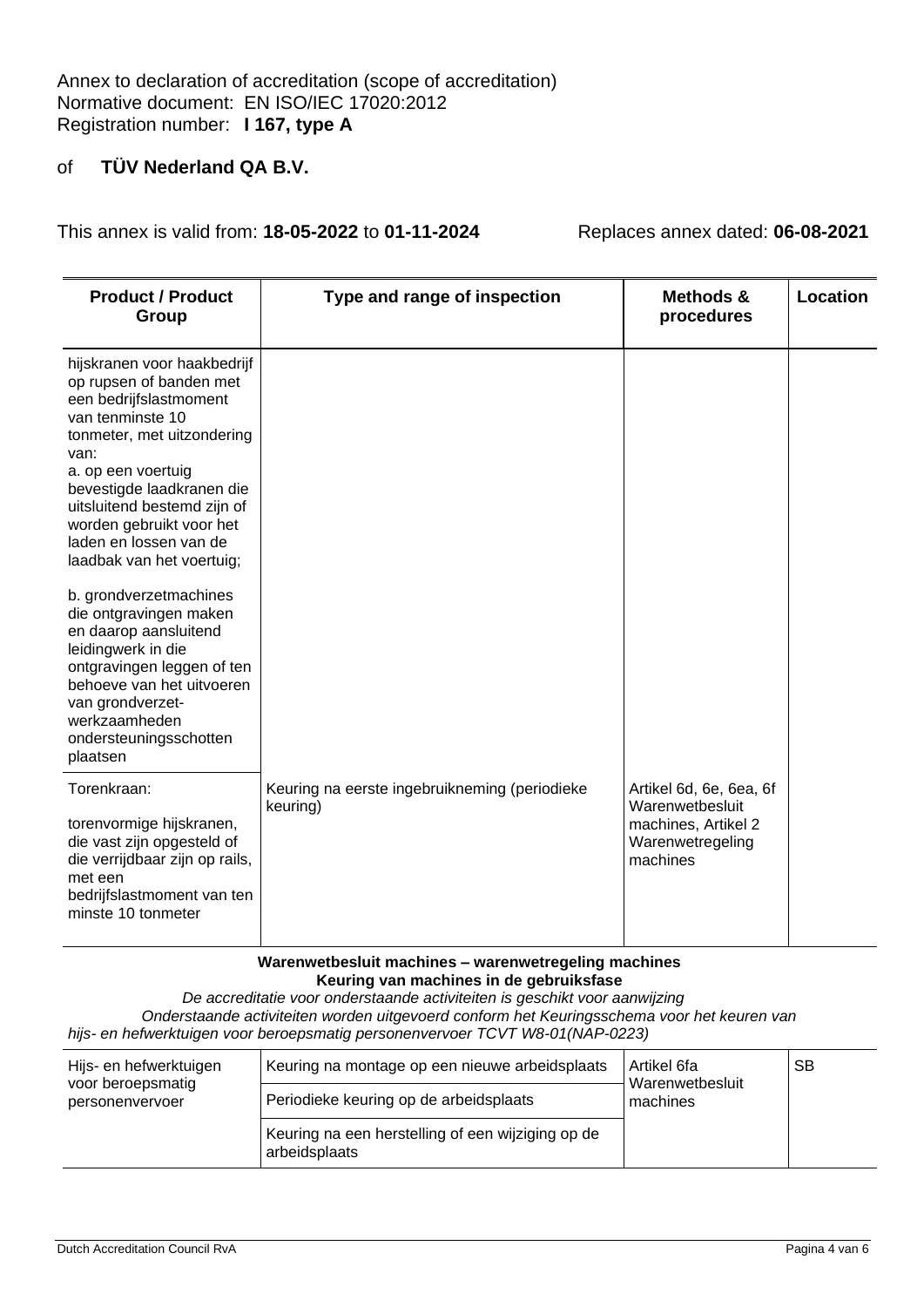This annex is valid from: **18-05-2022** to **01-11-2024** Replaces annex dated: **06-08-2021**

| <b>Product / productgroup</b> | Module / article                                                            | <b>Conformity</b><br>assessment<br>procedure | Location |
|-------------------------------|-----------------------------------------------------------------------------|----------------------------------------------|----------|
| Directive 2014/33/EU          |                                                                             |                                              |          |
|                               | Lifts and safety components for lifts                                       |                                              |          |
|                               | The accreditation for the specified activities is suitable for notification |                                              |          |

| Lifts | Final inspection for lifts                                    | Annex \    | <b>SB</b> |
|-------|---------------------------------------------------------------|------------|-----------|
|       | Conformity based on unit verification for<br>lifts (module G) | Annex VIII | <b>SB</b> |

#### **Directive 2006/42/EC Machinery**

*The accreditation for the specified activities is suitable for notification*

| 17. Hijs- en hefwerktuigen voor het   EC-type examination<br>heffen van personen of van<br>personen en goederen waarbij een | Annex IX | SВ |
|-----------------------------------------------------------------------------------------------------------------------------|----------|----|
| gevaar voor een vrije val van meer<br>dan 3 m bestaat                                                                       |          |    |

**The accreditation for the activities below is a temporary accreditation with restrictive conditions. This accreditation has been granted on 06-08-2021 and is valid up to 1 year after this date.**

> **Warenwetbesluit drukapparatuur 2016 – warenwetregeling 2016 Drukapparatuur - gebruiksfase**

*De accreditatie voor onderstaande activiteiten is geschikt voor aanwijzing*

*Onderstaande activiteiten worden uitgevoerd conform het Werkveldschema Conformiteitsbeoordeling Drukapparatuur* 

| Drukapparatuur | Keuring voor ingebruikneming                                  | Artikel 21<br>Warenwetbesluit<br>drukapparatuur 2016 | <b>SB</b> |
|----------------|---------------------------------------------------------------|------------------------------------------------------|-----------|
|                | Herkeuring van aangewezen<br>drukapparatuur met vaste termijn | Artikel 22<br>Warenwetbesluit<br>drukapparatuur 2016 | <b>SB</b> |
|                | Beoordeling van reparatie                                     | Artikel 26<br>Warenwetbesluit<br>drukapparatuur 2016 | <b>SB</b> |
|                | Beoordeling van wijziging                                     | Artikel 26<br>Warenwetbesluit<br>drukapparatuur 2016 | <b>SB</b> |